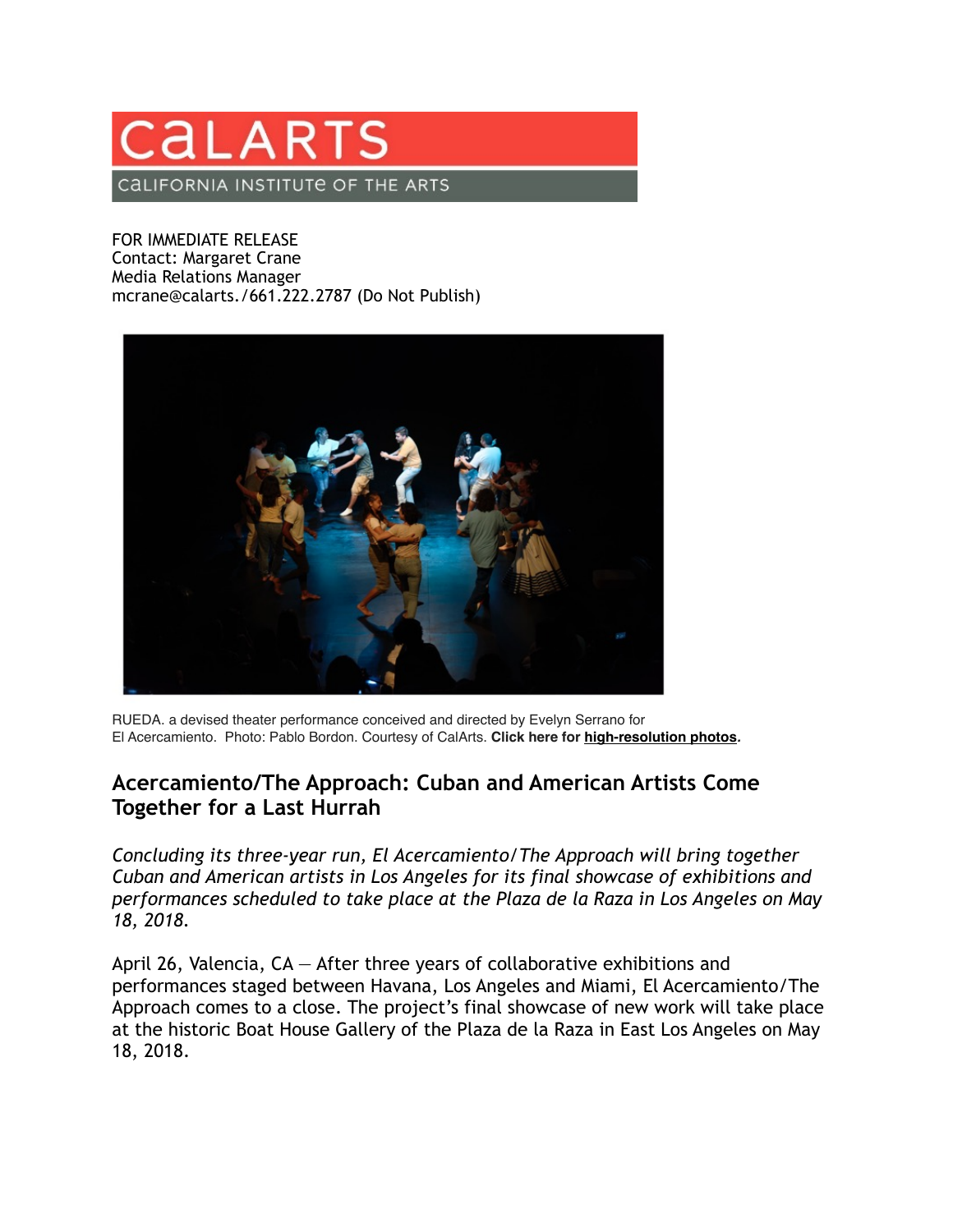Each of the project's three years has brought U.S. and Cuban art students together with professional artists. Together they have worked collaboratively to create and present a fresh cycle of exhibitions showcasing their multimedia work which includes performance, urban interventions, video and painting. Students and graduates from California Institute of the Arts (CalArts), Havana's Instituto Superior de Arte and Academia Nacional de Bellas Artes San Alejandro have teamed up for one final evening of projects envisioning possible futures between the two countries.

"For the last three years El Acercamiento/The Approach created a novel and much needed forum for Cuban and U.S. artists to engage in dialogue and collaboration about the complex realities of U.S.-Cuba relations," says Evelyn Serrano, one of the project's founders and a faculty member in the CalArts School of Theater. "El Acercamiento/The Approach was a catalyst for many other projects that aimed to place artists at the center for future thinking about the relations between these two countries. It braved sonic attacks, the death of President Fidel Castro, and celebrated the opening of the U.S. Embassy in Cuba (and mourned what has effectively become its closing by the Trump administration). Through it all, it maintained a solid vision: the arts and artists' role is to illuminate the complexities of our present, investigate the depths of the past and build a vision for the future."

"El Acercamiento" is a term describing the slow and cautious process of normalizing relations between Cuba and the United States. This series of exhibitions, visual and performative projects and urban interventions works to untangle the implications of renewed U.S. – Cuba relations and to give shape to potential futures.

The final showcase includes projects that peel back the layers of U.S.-Cuba relations. Devised with Cuban and U.S. performers, Serrano herself conceived and directed RUEDA, which draws on the performative matrix of the rueda de casino. This devised performance work explores the liminal spaces created by the politics and poetics of home, loss, displacement and (r)evolution through the lens of three women caught in the middle. RUEDA (wheel) traces journeys in Cuba and the U.S., piercing through transnational borders, sea monsters and co-opted national narratives of opposition, to illuminate the intimacy of human encounter and (r)evolutionary future thinking.

Other works include photographs that document Folktale Journey for Two, an interactive and site-specific choose-your-own-ending performance by Fiona Dornberger, that was performed in Havana last March; a multimedia art installation by Ani Kazandjian, inspired by her father's love of Cuban cigars and her research on the effects of the U.S. embargo on the lives of Cubans; and Apartment 34, a video piece by Joana Knezevic conceived as part of a larger performance series inspired by the life, work, death and legacy of Cuban artist Ana Mendieta.

El Acercamiento/The Approach is supported by the CalArts Center for New Performance/Duende CalArts, Espacio a-106, Instituto Superior de Arte, and Academia Nacional de Bellas Artes San Alejandro.